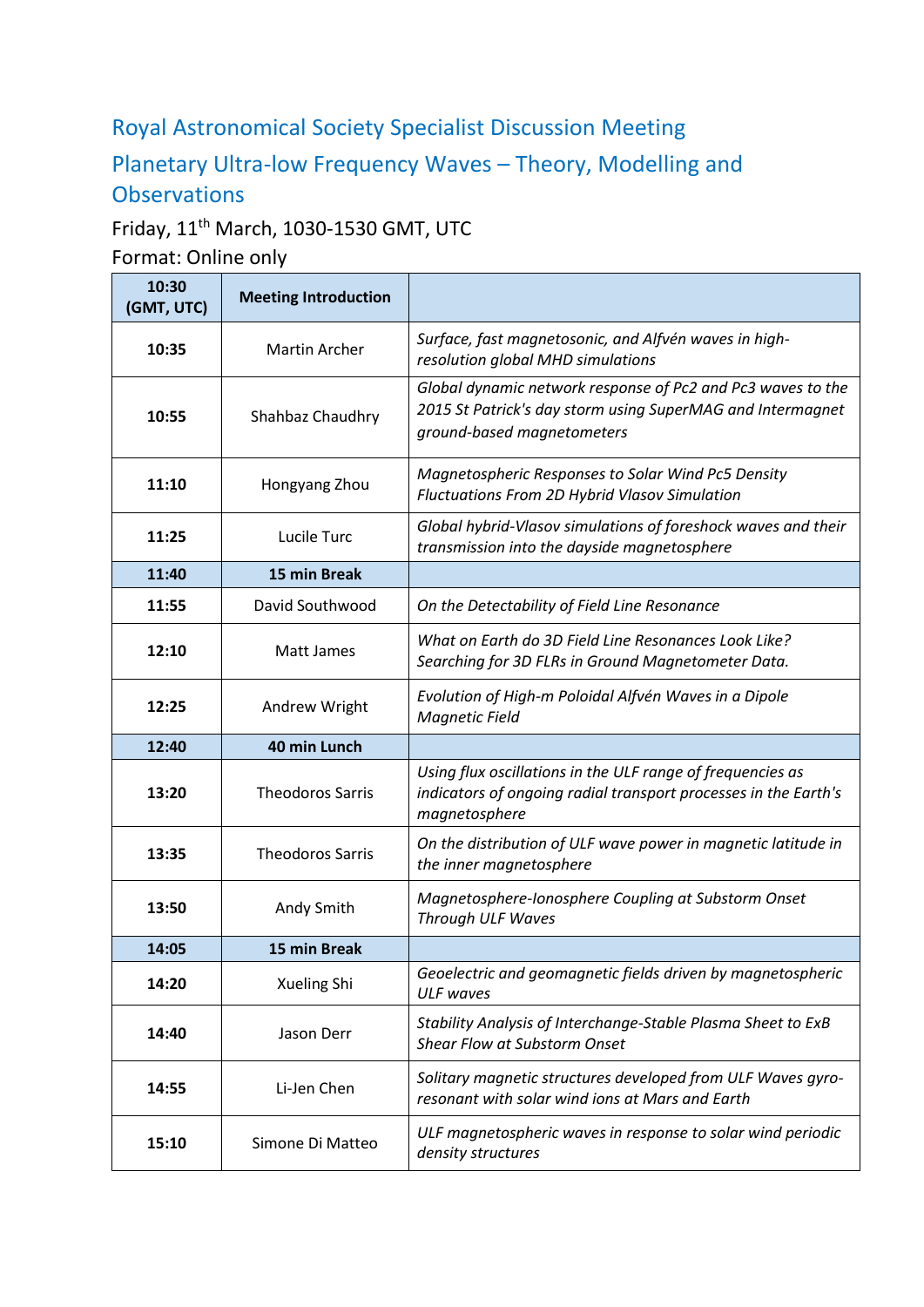# **List of Abstracts**

#### **Martin Archer** (Invited) - Imperial College London *Surface, fast magnetosonic, and Alfvén waves in high-resolution global MHD simulations*

System-scale magnetohydrodynamic (MHD) waves within Earth's magnetosphere are often understood theoretically using box models. While these have been highly instructive in understanding many fundamental features of the various wave modes present, they neglect the complexities of geospace such as the inhomogeneities and curvilinear geometries present. At present, only global MHD simulations can self-consistently reproduce the surface, fast magnetosonic, and Alfvén waves within a realistic equilibrium magnetosphere. In this talk we summarise recent progress in outer magnetospheric ULF waves from high-resolution global MHD simulations of the magnetospheric response to solar wind impulses. We demonstrate how the structure of magnetopause surface waves excited on the dayside is controlled by the inhomogeneous conditions, leading to Kelvin-Helmholtz amplified surface waves as well as body waves (waveguide modes and field line resonances) throughout the magnetosphere. We also show how polarisation properties of these large-scale waves are significantly altered by the realistic magnetosphere in ways that box and axially-symmetric dipole models do not capture. Finally, we discuss potential observational signatures in space and on the ground.

### **Shahbaz Chaudhry** - University of Warwick

### *Global dynamic network response of Pc2 and Pc3 waves to the 2015 St Patrick's day storm using SuperMAG and Intermagnet ground‐based magnetometers*

Networks based on signal cross-correlation provide an efficient framework to characterize the temporal correlation between multiple time-series. We present a dynamical network analysis on 1s data from the full set of 100+ ground-based magnetometer stations collated by SuperMAG and Intermagnet, to capture the spatially correlated Pc2 and Pc3 response to the 2013 St Patrick's day geomagnetic storm. The time-varying network network is obtained from the windowed crosscorrelation between all station pairs, using the methodology of Dods et al. 2015, 2017 and Orr et al. 2019, 2021. The network is constructed following band-pass filtering to isolate the Pc2 and Pc3 bands. A network connection between a pair of stations then corresponds to cross correlation between them that exceeds a threshold. At storm onset, we see a large negative excursion in DST/SMR and the Pc response is globally spatially correlated, with both short-range and long range (stations separated by MLT\$>\$ 9) connections in the network, and the network remains almost fully connected for about 10 mins. AE/SME become strongly enhanced about 2 hrs later when Bz IMF turns negative, the network becomes highly connected locally across Canada/northern US which at that time is located near midnight, directly under the auroral electrojet. The network continuously tracks variation in local and global correlation in Pc activity connection throughout the storm. Network connectivity does not simply track Pc power, which on average is enhanced at onset but then decays away, and in particular is not sensitive to the enhancement on AE/SME. Hence the Pc cross-correlation network provides additional information to Pc wave power. Network parameters may then offer a new method to quantify the local and global spatially coherent dynamics of storms.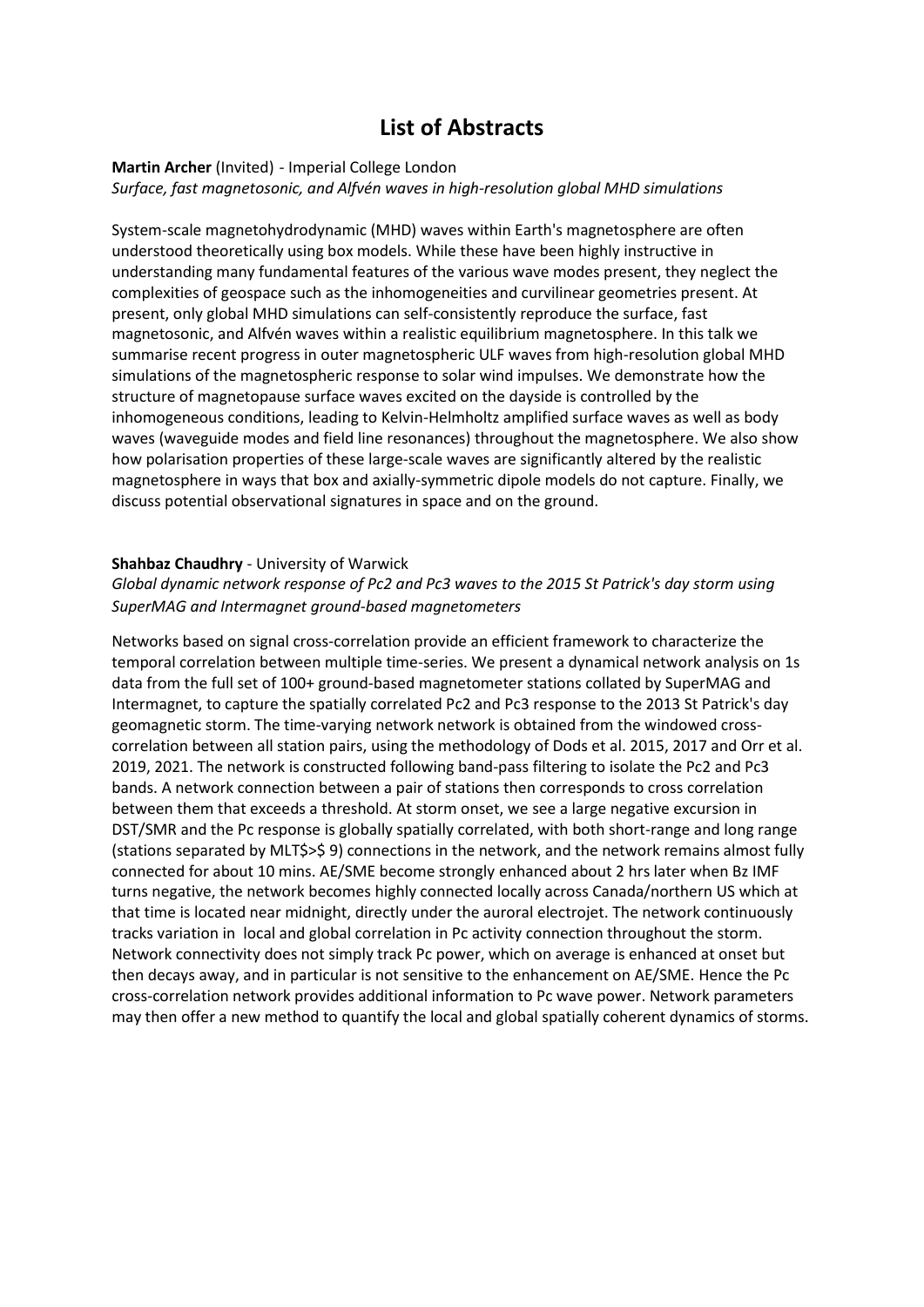#### **Li-Jen Chen** - NASA/GSFC

*Solitary magnetic structures developed from ULF Waves gyro-resonant with solar wind ions at Mars and Earth*

Solitary magnetic structures in the foreshock of Mars and Earth exhibit pulse-like magnetic field and density enhancements along with plasma heating and local solar wind (SW) ion reflection. The structures at Mars resemble the foreshock structures developed from ultra-low-frequency electromagnetic waves gyro-resonant with SW ions at Earth, and propagate toward the magnetosphere. We perform fully kinetic simulations to reproduce the solitary structures and the nonlinear evolution of ion distribution functions, illustrating their resonance with SW ions. The structures present self-induced foreshock turbulence that can have space weather effects. Our results advance the fundamental understanding of how SW interacts with planetary magnetospheres, and have potential impact on the current picture of planet-origin ion escape.

#### **Jason Derr** - Rice University *Stability Analysis of Interchange-Stable Plasma Sheet to ExB Shear Flow at Substorm Onset*

The shear flow-interchange instability is proposed as the initiating mechanism behind substorm onset. ULF waves occurring within minutes of substorm onset are observed in the magnetotail at frequencies similar to those of the auroral beads, which are a result of a near-earth magnetospheric instability initiating current disruption in the plasma sheet. Growth rates were statistically determined as a function of wavenumber by Kalmoni et al. (2015) using ASI data from a set of substorm events. The RCM-E provides growth phase-evolved runs of background fields for stability analysis of a magnetospheric wave equation for shear flow-interchange modes derived in Derr et al. (2019), from which growth rates and dispersion relations can be calculated for comparison with the statistically determined growth rates and frequencies of the beads. In the plasma sheet, interchange and shear flow represent a competition between Kelvin-Helmholtz instability and overall interchange stability. On average, flux-entropy increases with radial distance. As the growth phase proceeds, the middle plasma sheet becomes nearly interchange stable, but flux-entropy decreases sharply at the inner edge. Destabilizing shear is weak in the middle of the sheet but quite strong in the SAPS region, earthward of the inner edge. We examine the conditions under which shear can overwhelm interchange stability to trigger instability. Instability phenomenology will be discussed in detail, including discussion of Doppler-resonance structure and a dimensionless parameter W\* for characterizing stability domains. Mapping spatial properties to the ionosphere along field lines allows for comparison of instability wavelengths with those of the beads. All substorms terminate in relaxation, either because higher order nonlinearities ultimately suppress growth or due to external conditions which alter the background fields to suppress nonlinear growth. If higher order amplitude expansion terms contribute negatively at some order, then nonlinear relaxation occurs, and a method for determining field saturation values is established.

#### **Matt James** - University of Leicester

*What on Earth do 3D Field Line Resonances Look Like? Searching for 3D FLRs in Ground Magnetometer Data.*

Terrestrial field line resonances (FLRs) are typically considered to materialize as the global toroidal oscillation of an entire L-shell of an approximately axisymmetric magnetosphere. Recently, 3D simulations of Alfvén waves have shown that resonances are able to cross L-shells in nonaxisymmetric magnetospheres and can exhibit non-toroidal polarizations while doing so. One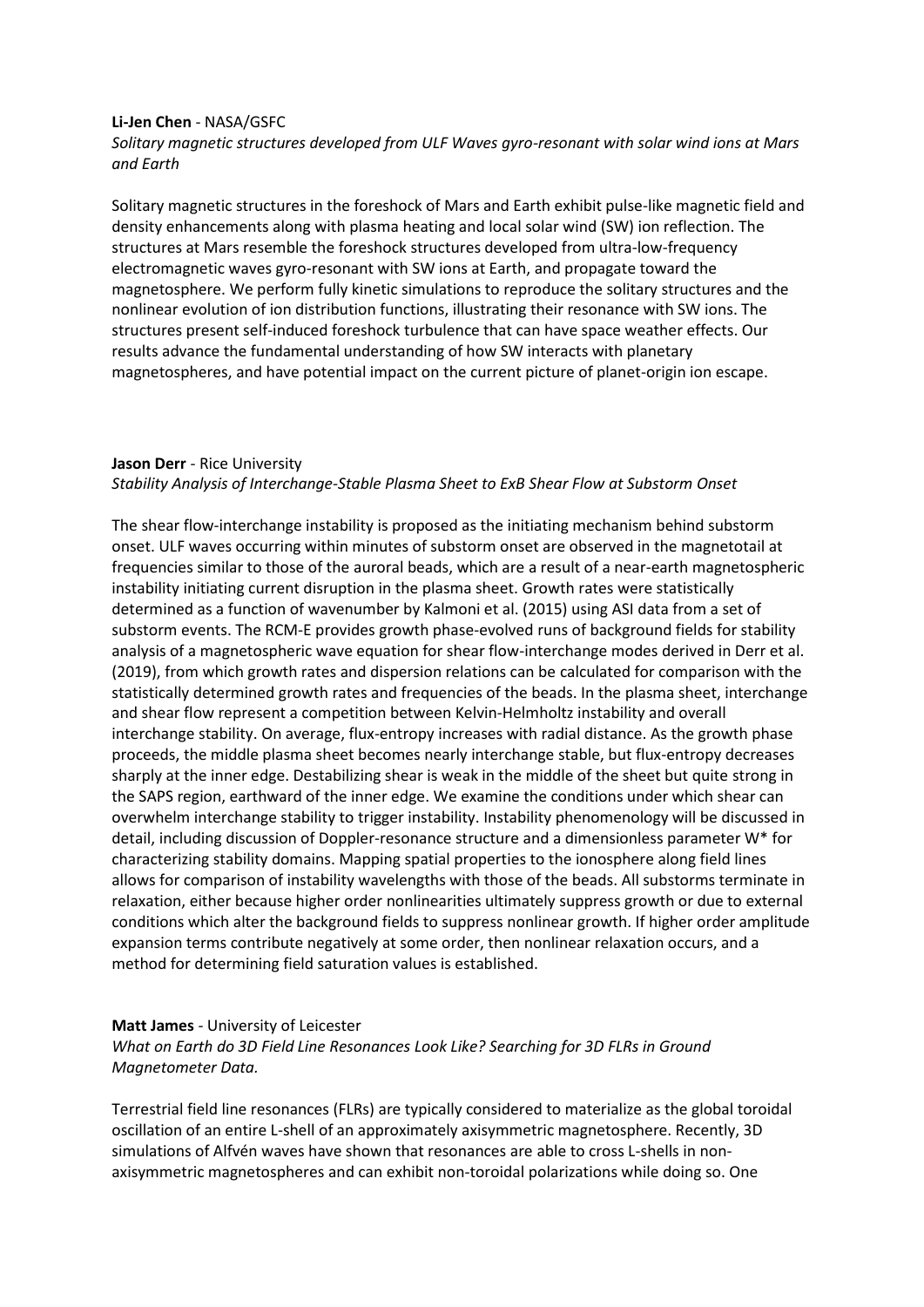situation where such 3D FLRs could appear is where a resonance crosses the density enhancement associated with a plasmaspheric plume. This study aims to use ground magnetometer data in conjunction with in-situ electron density data from the Van Allen Probes to elucidate the groundbased polarization signature of 3D FLRs.

### **Simone Di Matteo** - Catholic University of America / NASA-GSFC *ULF magnetospheric waves in response to solar wind periodic density structures*

Differentiating multiple types of Ultra Low Frequencies (ULF) waves at discrete frequencies ( $f \approx 4$ mHz) is challenging due to the many possible generation mechanisms and the ability to robustly identify such perturbations. On November 9, 2002, the Earth's magnetosphere interacted with two interplanetary shocks followed by a train of ≈90 min solar wind periodic density structures. In both the solar wind density and magnetospheric field observations, we separated broad power increases from waves at specific frequencies using a recently developed spectral analysis procedure. For the waves at discrete frequencies, we used the combination of satellite and ground magnetometer observations to identify differences in frequency, polarization, and observed magnetospheric locations. The magnetospheric response was characterized by: (i) forced breathing by periodic solar wind dynamic pressure variations below ≈1mHz; (ii) a combination of directly driven oscillations and wave modes triggered by additional mechanisms between ≈1 and ≈4 mHz.

#### **Theodoros Sarris** - Democritus University of Thrace

*Using flux oscillations in the ULF range of frequencies as indicators of ongoing radial transport processes in the Earth's magnetosphere* 

One of the prevalent mechanisms for acceleration and transport in the Earth's magnetosphere is radial diffusion, caused by the resonant interaction between energetic electrons and ultra-low frequency (ULF) waves. We discuss a novel indication of this resonant interaction: the appearance of periodic flux oscillations of 100s keV to few MeV electrons. These oscillations are drift-periodic flux fluctuations and have distinct characteristics from the more commonly observed drift echoes following storm- or substorm-related energetic particle injections. The amplitudes of such flux oscillations is dependent on a number of parameters, such as the local phase space density gradients, the amplitude of ULF waves and the width of electron detector energy channels. In particular, the energy width of electron detectors is a critical parameter affecting the observed amplitude of flux oscillations, with narrower widths enabling the observation of higher-amplitude flux oscillations; this potentially explains why such features were not observed regularly before the Van Allen Probes era, as previous spacecraft generally had lower energy resolution. We present simulations and observations demonstrating the dependence of the observed flux oscillations on various parameters and we discuss how such flux oscillations could be used as indicators of radial transport rates.

## **Theodoros Sarris** - Democritus University of Thrace *On the distribution of ULF wave power in magnetic latitude in the inner magnetosphere*

Ultra-low frequency (ULF) waves are known to radially diffuse hundreds-keV to few-MeV electrons in the magnetosphere, via drift-resonant interactions. Most current expressions quantifying radial diffusion via the radial diffusion coefficients are based on estimates of the power of ULF waves that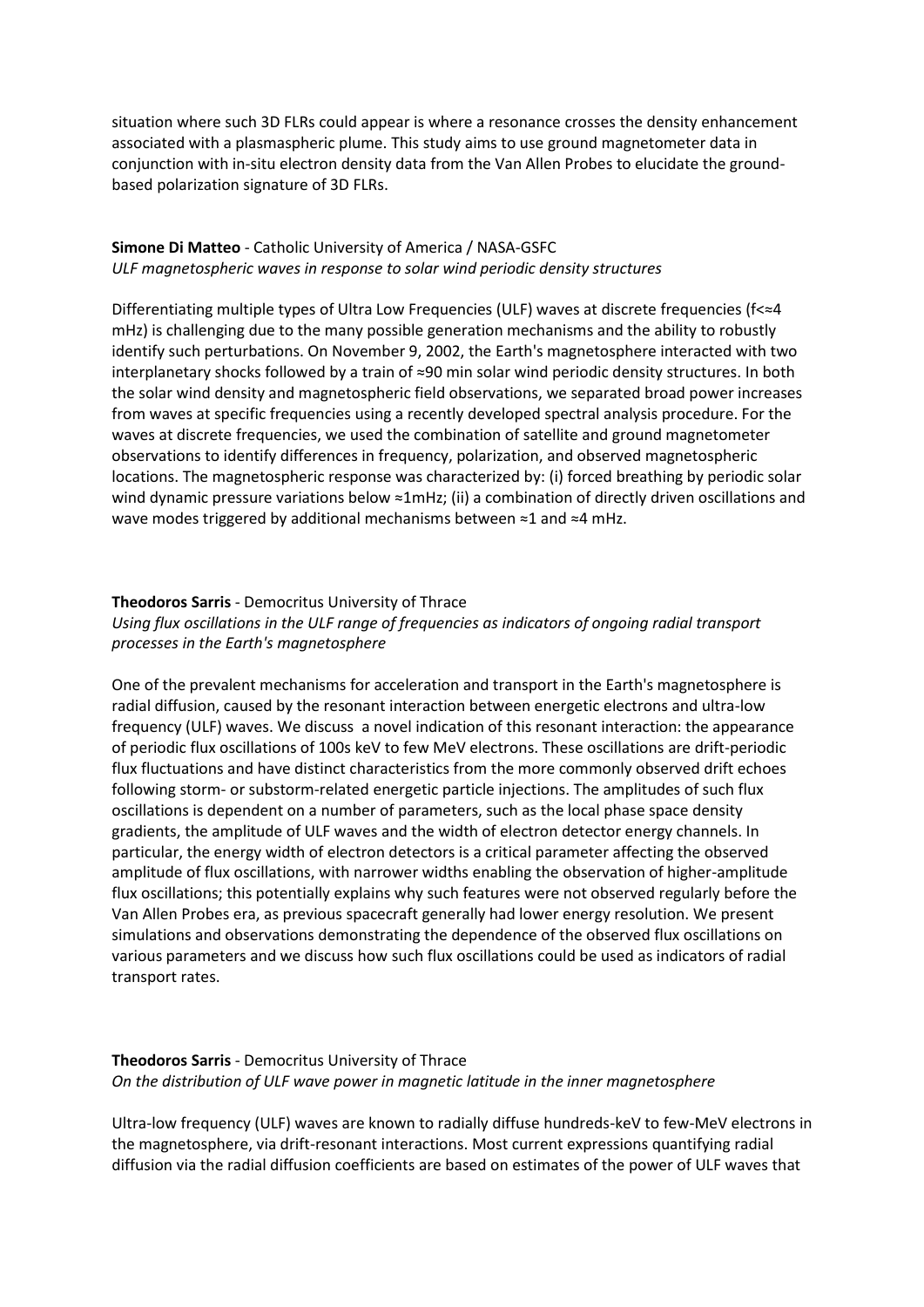are either made from spacecraft close to the equatorial plane or from the ground. In this study a statistical analysis of the distribution of ULF wave power in magnetic latitude is presented, and it is found that the wave power of the magnetic field significantly increases away from the magnetic equator. This result could have significant implications for the radial diffusion rates as currently estimated.

#### **Xueling Shi** (invited)

#### *Geoelectric and geomagnetic fields driven by magnetospheric ULF waves*

Geomagnetic perturbations related to various phenomena in the near-Earth space environment can induce geoelectric fields within the electrically conducting Earth. In turn these geoelectric fields drive geomagnetically induced currents (GIC) that can cause potential damage to technological infrastructure. Ultra-low frequency (ULF) waves have recently been reported to be one of the common sources of intense geoelectric fields during geomagnetic storms. Though numerous past studies have examined ULF wave related geomagnetic fields from a space weather perspective, few studies have linked ULF waves with geoelectric fields due to limited direct measurements of these fields. Using 1-second cadence geoelectric field measurements made at recently available magnetotelluric survey sites distributed widely across the United States, we explore the relationship between ULF waves and intense geoelectric fields. Detailed case studies demonstrate that the ULF wave driven geoelectric fields has significant spatial variation in contrast to a relatively uniform geomagnetic field perturbations, consistent with spatially varying Earth conductivity. We further show that geoelectric fields driven by magnetospheric ULF waves during geomagnetic storms have comparable amplitudes to once-per-century geoelectric hazard maps. Our results highlight the need for more research characterizing geoelectric fields driven by ULF waves.

#### **Andy Smith** – University College London

#### *Magnetosphere-Ionosphere Coupling at Substorm Onset Through ULF Waves*

Azimuthal structuring is usually observed within the brightening auroral substorm onset arc; such structure has been linked to the exponential growth of electromagnetic ultralow-frequency (ULF) waves. We present a case study investigating the timing and frequency dependence of such ULF waves on the ground and in the near-Earth magnetotail. In the magnetotail, we observe an increase in broadband wave power across the 10- to 100-s period range. On the ground, the arrival times spread from an epicenter. The onset of longer period waves occurs first and propagates fastest in latitude and longitude, while shorter periods appear to be more confined to the latitude of the onset arc. The travel time from the spacecraft to the ground is inferred to be approximately 1–2 min for ULF wave periods between 15 and 60 s, with transit times of 60 s or less for longer period waves. This difference might be attributed to preferential damping of the shorter period waves, as their amplitude would take longer to rise above background levels. These results have important consequences for constraining the physics of substorm onset processes in the near-Earth magnetotail and their communication to the ground.

**David Southwood** - Space and Atmospheric Physics, Blackett Laboratory, Imperial College London *On the Detectability of Field Line Resonance*

Localised highly transverse polarised narrow band magnetic oscillations observed in a magnetosphere are normally attributed to standing Alfvén waves and are called field line resonances (FLR). The best evidence for a spacecraft encountering FLRs might seem detection of highly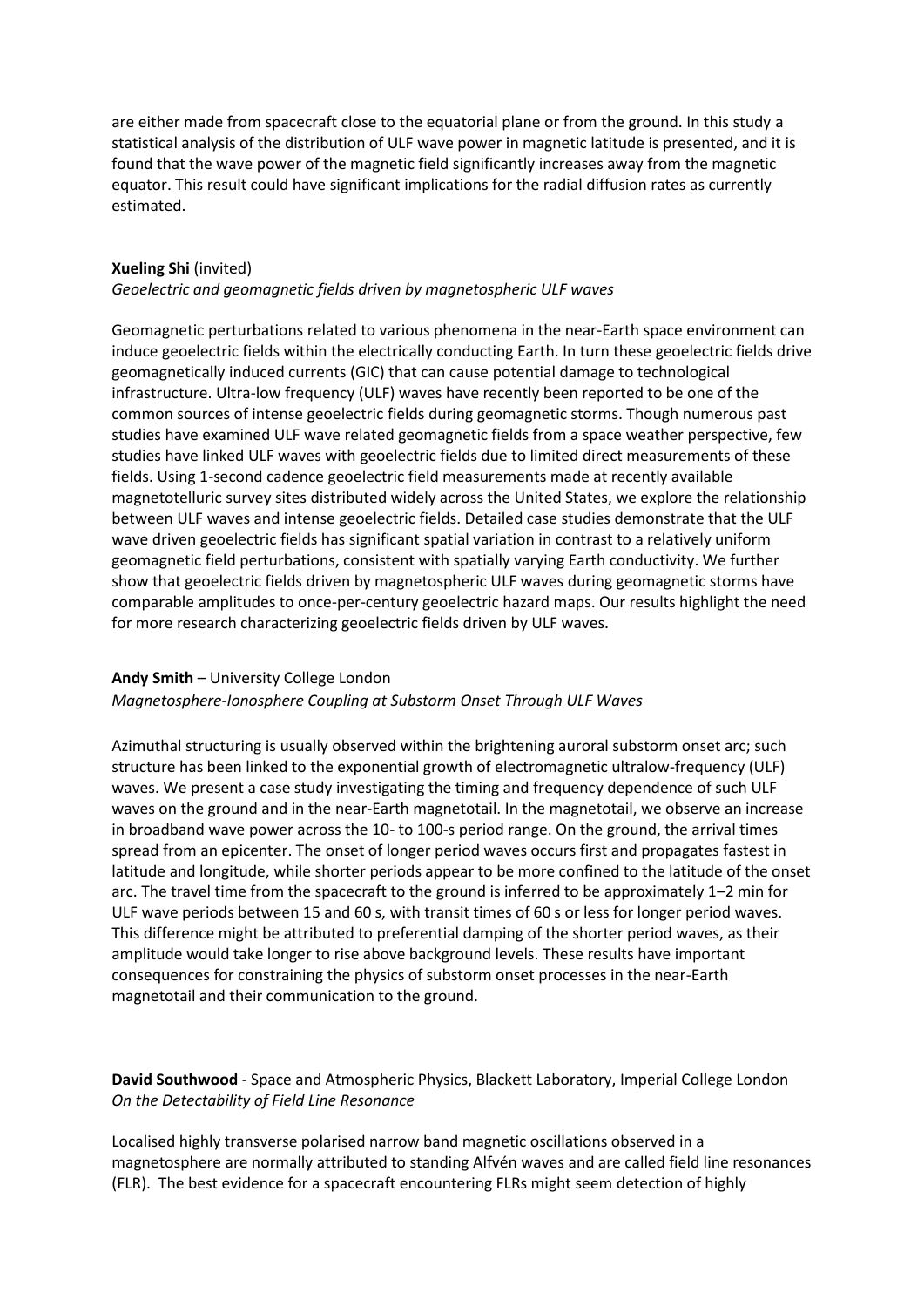sinusoidal transverse polarised signals. This would be true in the plasma rest frame but what is seen by a moving spacecraft is more complex. Fundamental to the resonance process is the one-way transfer of energy from the other compressional hydromagnetic mode and it has long been known that inherent to the energy absorption process is spatial phase variation from magnetic shell to shell in the FLR vicinity. We use 3-D numerical simulation solutions of the cold plasma MHD equations in a dipole background field to examine observational signatures of FLR detectable on a moving spacecraft. On the moving spacecraft, the spatial structure appears in the time domain with the result that the signal frequency is changed. Moreover, as the expected phase structure varies from magnetic component to component, the simulation even predicts that components of the same signal measured on a moving spacecraft will have different frequencies. This provides a variety of interesting apparent anomalies that can also be distinguishing features in analysing data from a spacecraft magnetometer flying through FLR regions. Using a model where there are multiple FLRs excited with a system pumped with a single frequency, we shall show that the resonances lock in phase and amplitude is distributed with inverse dependence on the local gradient in FLR frequency across magnetic shells. The spatial phase variation has the same inverse dependence. Thus, somewhat ironically, the distinctive frequency shift is most easily seen in the vicinity of the smallest amplitude resonance. We shall illustrate with examples using magnetometer measurements from the final polar orbits of Cassini.

#### **Lucile Turc** - University of Helsinki, Finland

*Global hybrid-Vlasov simulations of foreshock waves and their transmission into the dayside magnetosphere*

The foreshock, extending upstream of the quasi-parallel portion of Earth's bow shock, is home to intense wave activity in the ultra-low frequency (ULF) range. Foreshock "30-second" waves, named after their typical period at Earth, are thought to be the main driver of ULF wave activity in the Pc3 range (10 – 45 s) observed routinely in the dayside magnetosphere. A handful of case studies with suitable spacecraft conjunctions have allowed simultaneous investigations of the wave properties in different geophysical regions, but the global picture of the wave transmission from the foreshock into the magnetosphere is still not known. In this study, we analyse global 2D simulations performed with the hybrid-Vlasov model Vlasiator to investigate Pc3 wave activity in near-Earth space. The simulations enable us to study the waves in their global context, and compare their properties in the foreshock, magnetosheath and dayside magnetosphere, for different sets of upstream solar wind conditions. Inside the magnetosphere, we focus on compressional Pc3 waves, because the 2D geometry of our simulation prevents the development of field-line resonances. We find that the upstream Alfvén Mach number impacts strongly the wave power in all geophysical regions. As expected, the distribution of wave power in the dayside magnetosphere is primarily controlled by the orientation of the upstream magnetic field, which determines the position of the foreshock. Dawn-dusk asymmetries tend to be larger for higher Alfvén Mach number. We discuss the implications of these results for the transmission of foreshock waves across the different geophysical regions.

#### **Andrew Wright**- University of St Andrews

*Evolution of High-m Poloidal Alfvén Waves in a Dipole Magnetic Field*

We investigate how initially high-m, poloidal Alfvén waves evolve using a numerical model solving the ideal, cold, linear magnetohydrodynamic (MHD) equations in a 2-D dipole coordinate system. The curved magnetic geometry provides a key difference between the poloidal and toroidal Alfvén